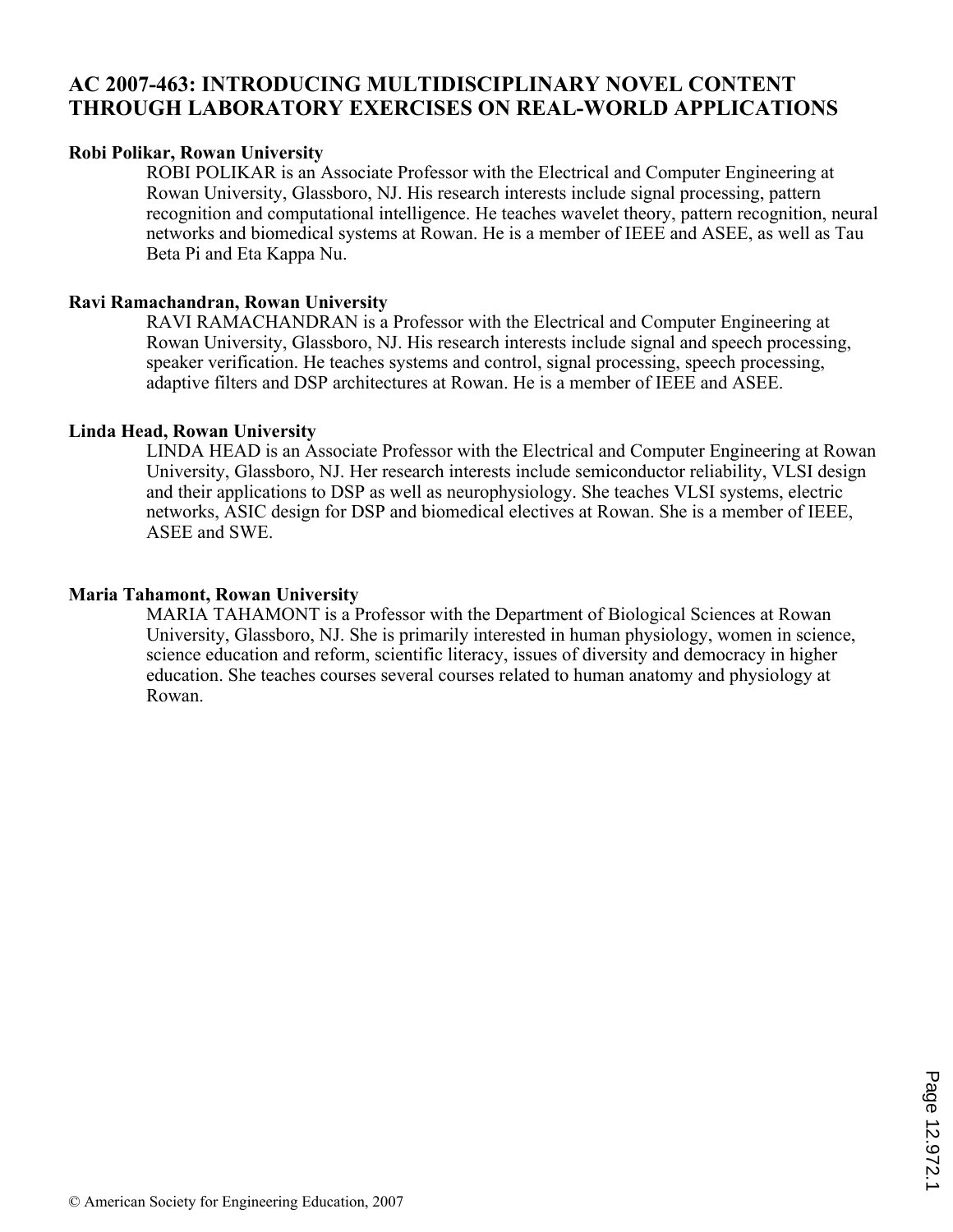# **Introducing Multidisciplinary Novel Content through Laboratory Exercises on Real World Applications**

Robi Polikar<sup>1</sup>, Ravi P. Ramachandran<sup>1</sup>, Linda M. Head<sup>1</sup> and Maria Tahamont<sup>2</sup> <sup>1</sup> Electrical and Comp. Eng, <sup>2</sup>Biological Sciences, Rowan University, Glassboro, NJ.

### **Abstract:**

One of the primary missions of any engineering program is to provide a well-rounded education that combines all fundamental concepts of the given area with an adequate exposure to relevant contemporary areas. However, the exponentially growing body of knowledge – particularly in emerging areas of engineering sciences – makes this mission an increasingly challenging proposition. More novel content from emerging areas need to be integrated into the curriculum to ensure that our students can be successful in today's competitive job market. On the other hand, the economic and political realities of today's academic environment restrict the number of credits a program can require for degree completion. The challenge, then, is to be able to provide as much meaningful and cohesive exposure to emerging / contemporary areas without sacrificing the fundamental background while keeping the credit count minimally effected, or preferably, unchanged.

We have previously reported the preliminary assessment of our proposed approach, which consists of reconfiguring a time-honored teaching tool to integrate novel content into existing curriculum. We developed laboratory exercises distributed over the entire four year curriculum, which were integrated into existing core and elective courses. The exercises were designed to provide multidisciplinary novel content in emerging areas that relate to focus areas of existing courses. In our implementation, we use bioengineering/biotechnology (BME) as the multidisciplinary emerging topic area, and electrical/computer engineering (ECE) as the core curriculum. Since our initial report two years ago, which was based on a couple of experiments, we have developed several new laboratory exercises, and more importantly followed students who went through the four years of integrated BME content. In this paper, we present our implementation and assessment details, and some surprising outcomes we have observed since our previous preliminary assessment. We discuss many advantages, but also some potential pitfalls of this approach, along with lessons learned along the way.

## **1. Introduction**

Thanks to increased world-wide support to research and development, there has been a tremendous growth in the scientific and engineering body of knowledge. Such knowledge allows us to solve increasingly challenging and complex problems that cross the boundaries of traditional disciplines. An efficient solution of such problems, however, requires the synergistic combination of expertise in multiple areas. Consequently, students graduating from today's engineering programs can no longer be competitive in tomorrow's job market, by having a strong background only in their specific chosen areas of study. They need reasonably adequate exposure and background in relevant emerging areas as well. Only then, they will be equipped with the necessary skills to quickly acquire expertise in a new area demanded by their current position. As engineering educators, our challenge is to be able to provide them with an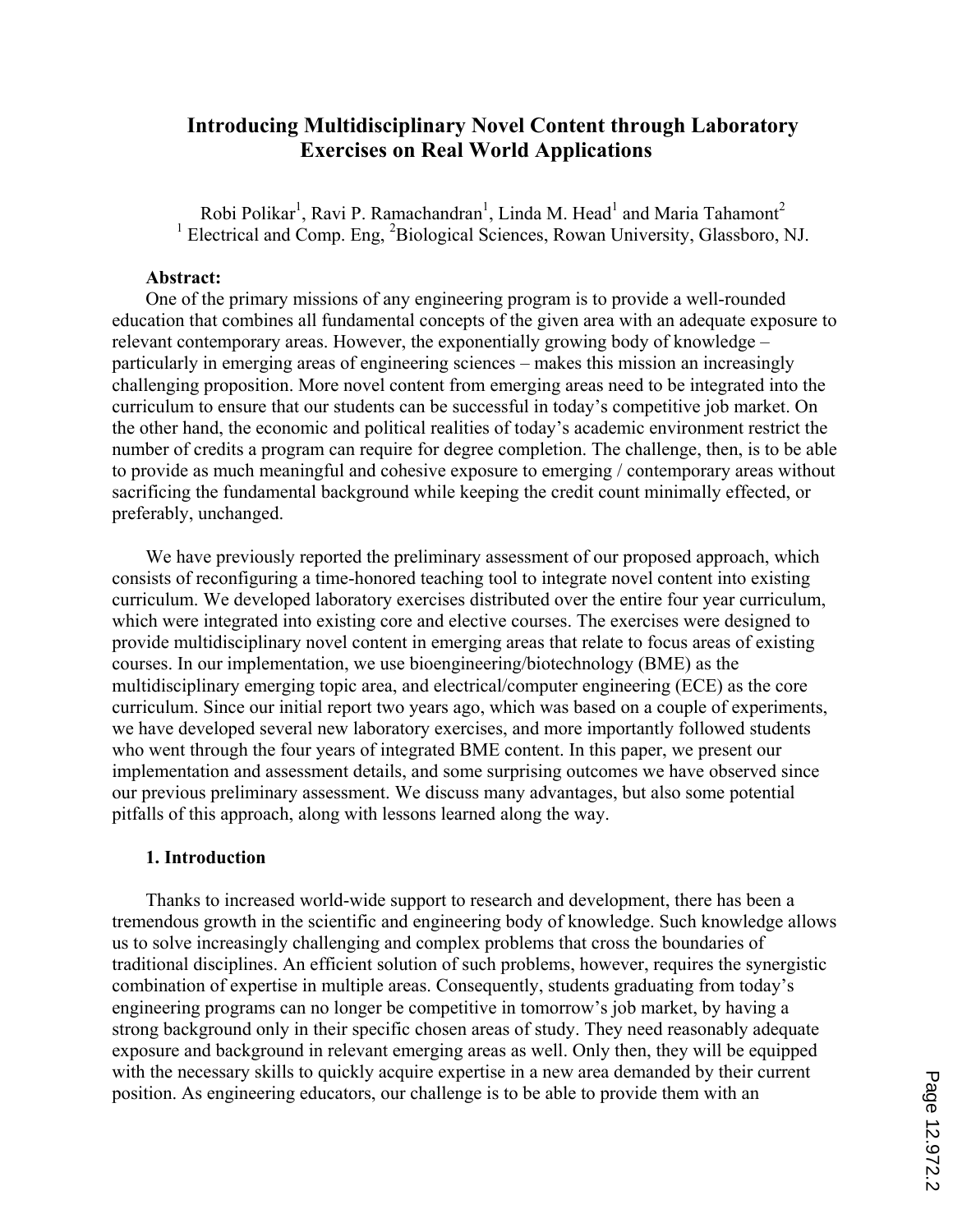educational experience that not only provides a thorough background of their chosen field, but also a meaningful exposure to relevant multidisciplinary emerging and contemporary areas.

The benefits of introducing multidisciplinary content into an existing curriculum have already been well-established, and many engineering programs have recently started integrating such content into their curriculum. Traditionally, such topics are introduced through electives or seminar courses. While electives and seminar courses are indispensable tools, providing novel content through such courses has its inherent limitations, including but are not limited to:

- ' very few (typically one) electives / seminar courses are offered in any given area;
- ' since only limited amount of material can be covered in a single course, either depth or breath (or both) must be sacrificed;
- ' students who have not been exposed to the topical area previously may feel hesitant in electing such a course.

Furthermore, given the current economic and political realities, restricting the number of credits that can be required to earn an engineering degree, there is often little room in the curriculum for electives, further restricting the amount of multidisciplinary exposure that students can have in emerging areas.

We have recently proposed a laboratory based solution to this problem, where the novel content is introduced – over the course of four years – as applications in the laboratory exercises of the classes with the closest topical areas within the existing curriculum. Unlike the short (usually single) term exposure provided by an elective, the long term exposure of the novel content, distributed over four years, allows us to provide a meaningful balance of breadth and depth. In our implementation, we use bioengineering/biotechnology (BME) as the multidisciplinary topic area due to reasons described in the next section, and electrical/computer engineering (ECE) as the core curriculum due to our background in this area. We have two specific objectives in our approach: to introduce ECE students to this fast growing field by providing them with contemporary BME exposure; and to improve their comprehension of ECE topics by relating these topics to real world problems in medicine.

We first described this approach, along with our initial assessment based on our implementation outcomes on a couple of courses two years  $ago<sup>1</sup>$ . Since then, we have implemented this approach on several additional courses, realizing its many advantages, but also some pitfalls along the way. In this contribution, we describe the approach in greater detail along with its strengths, its implementation, new outcomes since our last report, as well as some lessons learned during our experience. Specifically, we first discuss our reasons for choosing BME as the novel content area in Section 2, followed by our specific goals and objectives in Section 3. The implementation details of the proposed approach are discussed in Section 4. We then describe our assessment methodology, and the associated results and outcomes in Section 5. The advantages and potential pitfalls of the approach, and the lessons learned along the way, are discussed in Section 5 in our concluding remarks.

### **2. Biotechnology and Biomedical Engineering as Emerging Areas of Engineering**

There are several emerging areas that cross the traditional boundaries of engineering disciplines, including biotechnology, nanotechnology, green engineering and sustainable design, among many others. Each of these areas has already made a significant impact in our daily lives,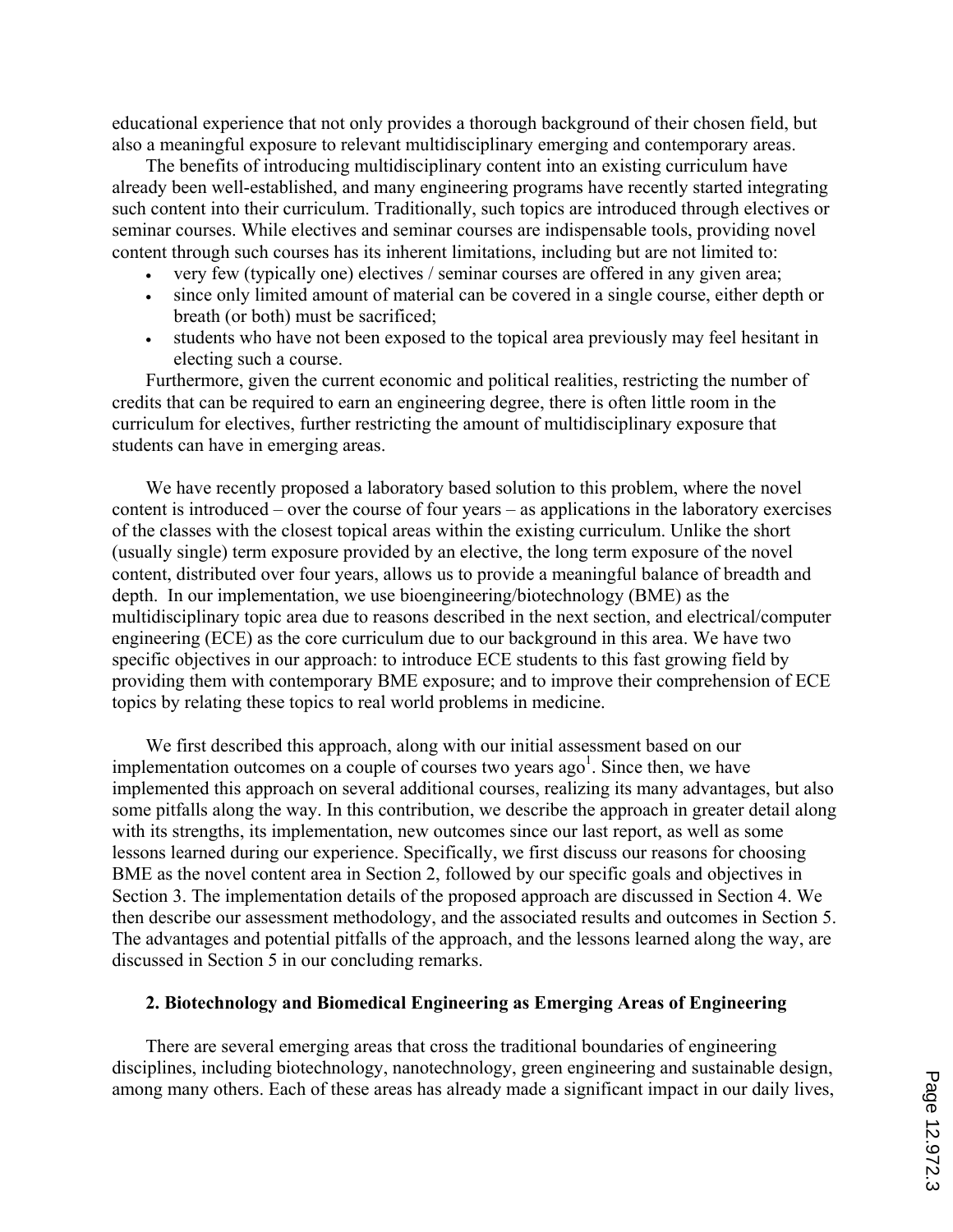and continues to do so at a rapidly growing rate. In this pilot study, we have chosen to focus on biomedical engineering due to several reasons discussed below; however, as we describe later in this paper, the proposed approach can be used to integrate any novel content (or more than one) into any of the traditional engineering disciplines.

Biomedical engineering (or bioengineering – BME) is one of the fastest growing areas in the US – not only among engineering sciences, but also among all major areas of industry. The U.S. Department of Labor (DOL) cites increasing public concern for well-being, as well as the aging population in the US, as factors that intensify the focus on health issues, which then drives the demand for better medical devices, equipment and processes designed primarily by biomedical engineers<sup>2</sup>. As of October 2006, the Bureau of Labor Statistics within DOL estimates that the job market for biomedical engineers will increase about 30.7%, much faster than the average of all occupations, through 2014. This is more than double the overall job growth rate of 13.0%, and the overall engineering growth rate of  $13.4\%$ <sup>2,3</sup>. According to 2002 figures, there were about 7,600 biomedical engineering jobs in the United States, and was expected to exceed 10,000 by 2012. Yet, the figure of 10,000 was reached by November 2005<sup>3</sup>. Therefore, the job growth rate may be even faster than the above mentioned estimate. The rapid growth in BME certainly fueled the growth in programs offering BME education: there are now 119 institutions (up from 42 in early 1990s and up from 90 in early 2000s) in the US offering some form of a BME program; mostly, however, at the graduate level<sup>4</sup>. In fact, only 36 of these institutions offer an accredited undergraduate BME degree program<sup>5</sup>. Furthermore, the ASEE 2005 survey on engineering education reports that 72,893 B.Sc. engineering degrees were awarded in the US: 21,038 in Electrical and/or Computer Engineering (ECE), 14,182 in Mechanical 8,718 in Civil/Environmental,  $4,801$  in Chemical, and  $2,019$  in BME<sup>6</sup>. The result is therefore an increasing gap between the demand for qualified BME professionals, and available programs for educating them, causing a potentially significant, yet unmet, national need.

This unmet need has not gone unnoticed, as indicated by the sharp increase in the number of degree programs in biomedical engineering. While smaller in number, new undergraduate programs in BME have also recently opened their doors. For example, University of California, Los Angeles, has just started accepting students into its new bioengineering program. There has been an overwhelming interest in the new program with over 2000 applicants for a mere 35 seats<sup>7</sup>, indicating a growing BME interest among nation's high school seniors.

However, creating a new program is a major undertaking that requires significant resources and a substantial investment that is beyond the reach of most institutions even during the best of economic times. Furthermore, The Whitaker Foundation – the most influential supporter of new BME programs in recent times – recently shut itself down in June 2006 after investing \$720 million in 30 new bioengineering departments. While increasing the capacity of the existing programs is also an option, such an approach is only incremental and geographically restricted in nature. Hence, we choose BME as the emerging area, so that our students can also obtain a reasonable background in BME, in addition to their traditional ECE education, and perhaps contribute – however little it may be – to the above described national need.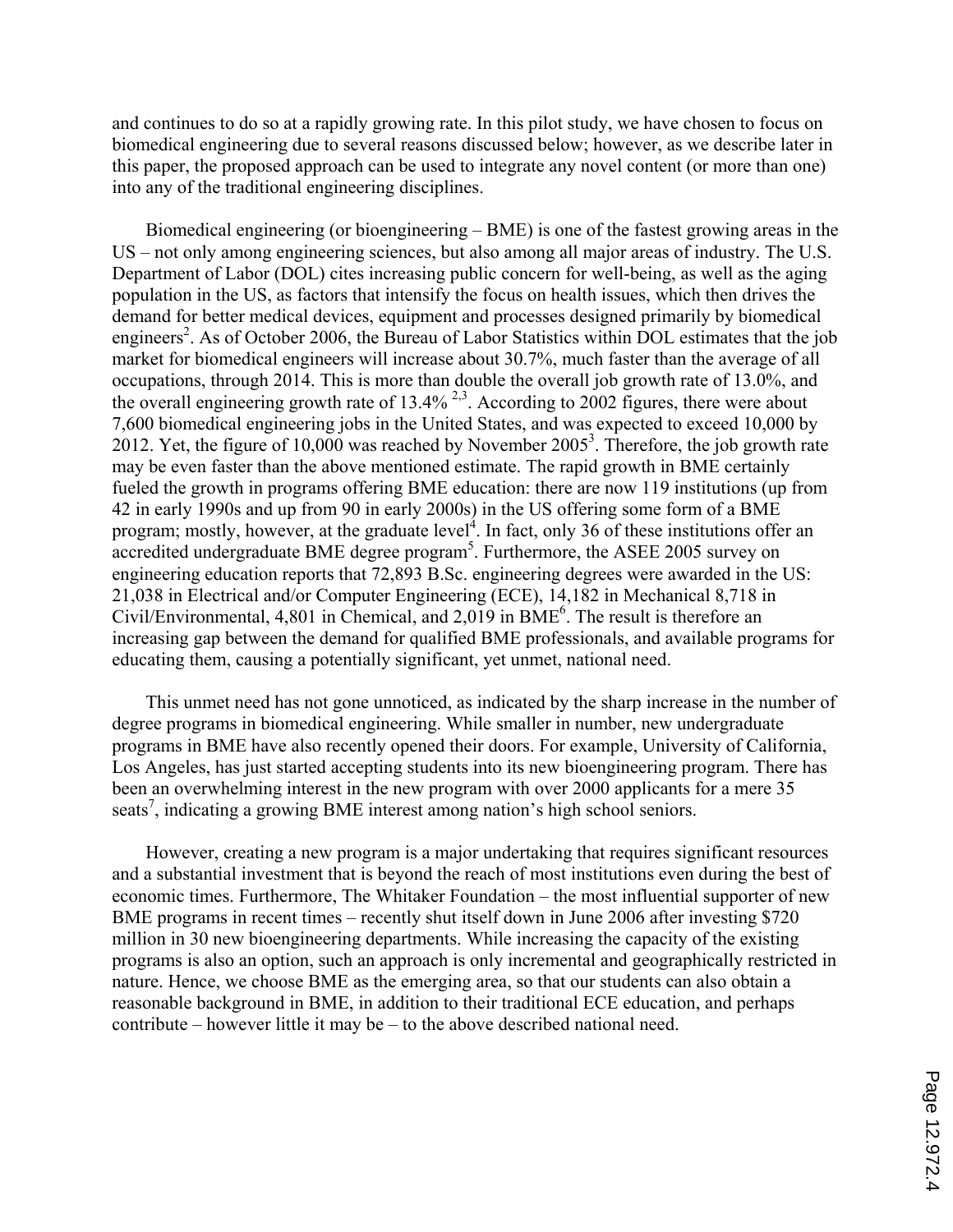## **3. Overall goals and objectives**

We would first like to emphasize that we are faced with a set of interrelated problems: first, solutions to increasingly complex engineering problems require expertise in multiple areas, and providing such wide scoped expertise within one degree program is a very challenging prospect under the given economic and curricular restrictions. Second, we have emerging and rapidly developing fields of study for which there is significant unmet demand. On the other hand, these issues cannot be fully addressed by simply opening new degree programs, due to the enormous cost associated with creating such programs. Furthermore, while opening new programs can help us expand a specific emerging field to a wider audience, it cannot help students in other programs expand their horizon. Also, the courses offered in a new program are themselves restricted to the topical contents of that area, which will eventually lose its *emerging* status, and become a rather established area. It is not flexible enough to deliver different novel contents as they emerge. Electives and seminar courses do provide such flexibility; however, they have their own shortcomings as discussed earlier. Therefore, we need to consider innovative solutions, as a complementary approach to electives and seminars.

Our ultimate goal is of course to develop such an approach that will allow us to provide a better-rounded engineering education by exposing students to emerging topical areas through their existing curriculum. We envision this approach to serve as a prototype that can potentially be used as a national model primarily by engineering colleges and departments that would like to provide novel multidisciplinary content for their students, but lack the necessary resources to provide a full-fledged degree program, and/or to offer a wide spectrum of electives.

We also have two specific objectives under this overarching goal:

- ' expose all ECE students and raise their awareness to emerging biotechnology topics by providing them with essential and contemporary BME knowledge; and
- ' to enhance their comprehension of core ECE concepts by applying such concepts to multidisciplinary real world problems in medicine.

Integrating such novel content into an existing core curriculum, we believe, can not only help us achieve these objectives, but also allow us to do so with very little or no additional resources. The proposed approach is essentially to develop a set of experiments, designed to demonstrate novel concepts, integrated into select core curriculum courses, to complement any electives that may be offered in such an area. In our case, we designed the experiments to expose students to various BME concepts and associated relevant topics of underlying physiology, and integrated them into core ECE courses, distributed over four years. Our first objective is therefore achieved by exposing students to a wide selection of BME topics through carefully designed experiments demonstrating both ECE and BME concepts. The experiments are distributed throughout the ECE curriculum, providing a 4-year, continuous exposure of BME topics. We then complement such exposure with a new senior elective course providing a more comprehensive and in-depth BME overview, for those students who realize – as a result of this long-term exposure – that they would like to learn more about this field.

Our second objective, on the other hand, is mostly of pedagogical value: exposing students to multidisciplinary concepts, particularly when accompanied by appropriate hands-on laboratory experience, has been shown to improve students' motivation, help them better adapt to industry,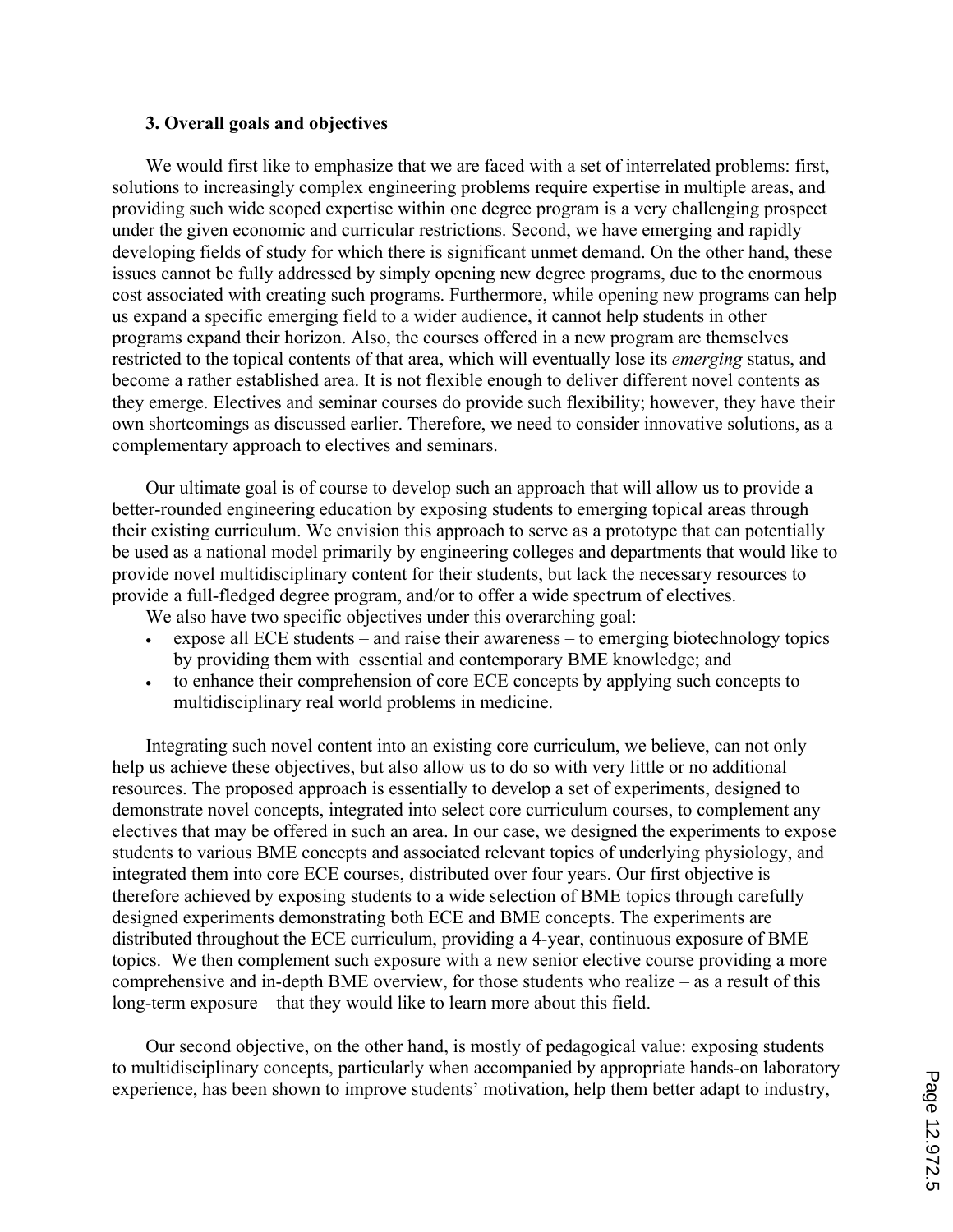make better connection between theory and practical design, and enhance creativity, analytical thinking, and communication skills  $s-12$ . Towards this objective, we strategically select experiments that demonstrate solutions to multidisciplinary problems that students can associate with their own daily experiences. We further believe that achieving this objective will also allow us to increase recruitment and retention of engineering students. This is because, introducing science, engineering, mathematics and technology principles through hands-on applications of familiar systems is more likely to enthuse and motivate students to study and complete an engineering degree; as it has been shown to be extremely effective in attracting and retaining engineering students<sup>13-18</sup>. The human body provides "a theme" as an excellent example for such a familiar system.

Finally, we would like to emphasize that our proposed approach is by no means a substitute for a full-fledged degree program, nor is it intended to be one. It is simply using a wellestablished academic tool (laboratory exercises) in a new setting to expose students to emerging areas using only modest resources. We believe that the true benefit of this approach is in fact its flexibility and agility: while we have used BME and ECE as novel and existing areas, respectively, the approach can easily be modified and implemented by any engineering program, on any novel content – and then be updated for other emerging areas as they appear – simply by suitable choice of experiments.

#### **4. Implementation**

Our proof-of-concept implementation of the proposed approach includes a total of eight experiments to be incorporated into the ECE core curriculum, along with a new technical elective with its own project(s). Depending on the specific class and the complexity of the particular laboratory exercise, the experiments can take anywhere from 1 week to an entire semester of 15 weeks.

We should re-emphasize that an important objective of our effort is to provide a broad background in biomedical engineering, and it is not just conducting random experiments as applications of electrical engineering in medicine. Such a broad background cannot be obtained if the engineering knowledge to be gained is divorced from the underlying and enabling anatomy and physiology. Therefore, a portion of the time available for each experiment has been set aside for "Anatomy & Physiology (A&P) Modules" to discuss the underlying anatomy and physiology concepts relevant to the experiment. These modules are typically taught by a faculty member from the Department of Biological Sciences.

The experiments designed for this project are described below, along with the class for which they are designed, and the targeted ECE and BME concepts to be learned. In all experiments described below (unless noted otherwise) students acquired their own biological signals using medical grade isolated biopotential amplifiers, adding an additional dimension of *real-worldliness* to these exercises.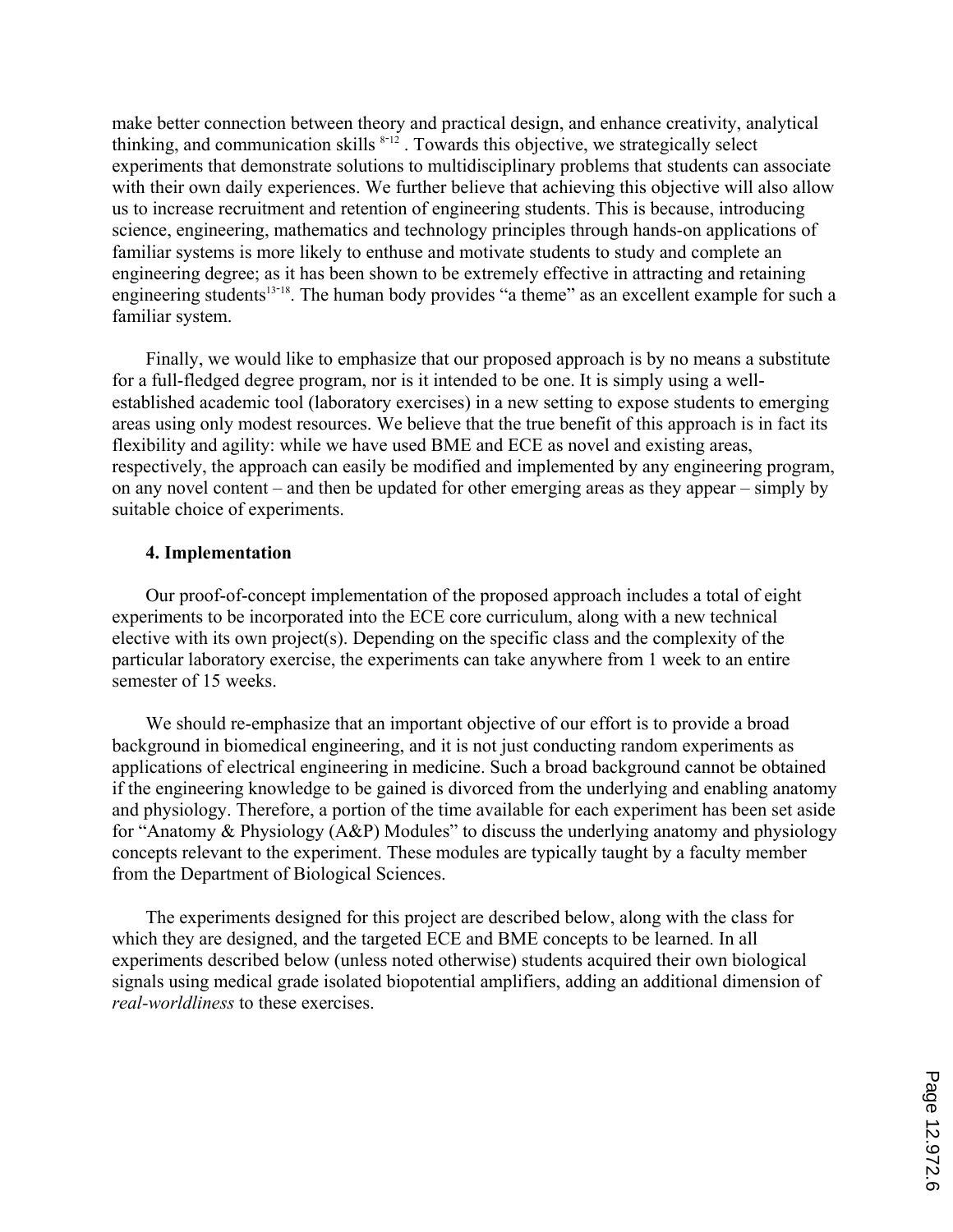# **A. Experiments Designed for Select Core Courses**

**1. Measurement of Biological Signals and Indicators (Freshman Clinic I):** This class, common to all engineering students, introduces basic measurement concepts and proper procedures for reporting these measurements<sup>19</sup>. In this experiment, students acquire, plot and interpret their own biological signals and indicators, including electrocardiogram (ECG), blood volume change, lung volumes, and non-invasive blood pressure. They also perform basic statistical analysis, such as class mean, variance and histogram of measured parameters as they compare the effects of gender, fitness, weight, and smoking habits on these parameters. In the A&P modules for this exercise, students are introduced to very essential concepts and terminology of cardiovascular and respiratory physiology. Through the use of an isolated biopotential amplifier for acquiring data, students are also exposed to the ECE concepts of signal amplification, noise filtering, sampling and analog to digital conversion.

**2. Reverse Engineering of Automated Blood Pressure Monitor – (Freshman Clinic II)**: Also common to all engineering students, this class introduces engineering devices and mechanisms through reverse engineering<sup>20</sup>. Students reverse engineer and comparatively assess competing automated blood pressure monitors. They learn how various components work individually as well as how they are integrated to work together. These components include pressure sensor and transducer, liquid crystal display, microprocessor, inflating pump motor, and the solenoid valve. Engineering topics that are introduced include basic circuit concepts, total cost of ownership through power consumption analysis, pressure sensors, motor efficiency, airflow measurements and engineering economics. A&P modules concentrate on cardiovascular dynamics, particularly the cardiac cycle and pressure/volume relationships, as they relate to blood pressure.

**3. Basic Amplification & Filtering – (Networks I & II):** This sequence of classes, taught back to back in one semester, teach analysis of resistive, capacitive and inductive circuits, including how they can be used to build basic amplification and filtering circuits. In this experiment, students design a simple amplifier and a low pass filter to properly acquire their own ECG signals. A&P modules for this experiment concentrate on origins of biopotentials, membrane potentials, action potentials, and transmission of such potentials within the nervous system.

**4. Biopotential Amplifiers (Electronics I):** Electronics I introduces basic electronic components and amplifier design strategies. We have designed two different experiments for this class, and students can choose one they find more interesting: in one experiment, students design and build a breath analyzer to estimate alcohol concentrations, simulated by using various concentrations of ethanol in a test tube. In the other experiment, students will be asked to design a complete ECG amplifier along with its proper (hardware) filters. ECE concepts to be introduced include isolation preamplifiers, differential amplifiers, AC/DC coupling for noise suppression, and basic filter design. A&P modules will discuss the autonomic nervous system (ANS) and ANS controlled reflexes to describe biofeedback with its applications on physiological events triggered under alcohol consumption.

**5. Cardiac Monitor for Arrhythmia Detection (Digital II)**: Digital II is concerned with logic circuit design and applications of microprocessors. In this course, the laboratory experiments are designed as semester long projects, where students work on different projects in teams. Cardiac monitor for arrhythmia detection is a relatively complex system featuring many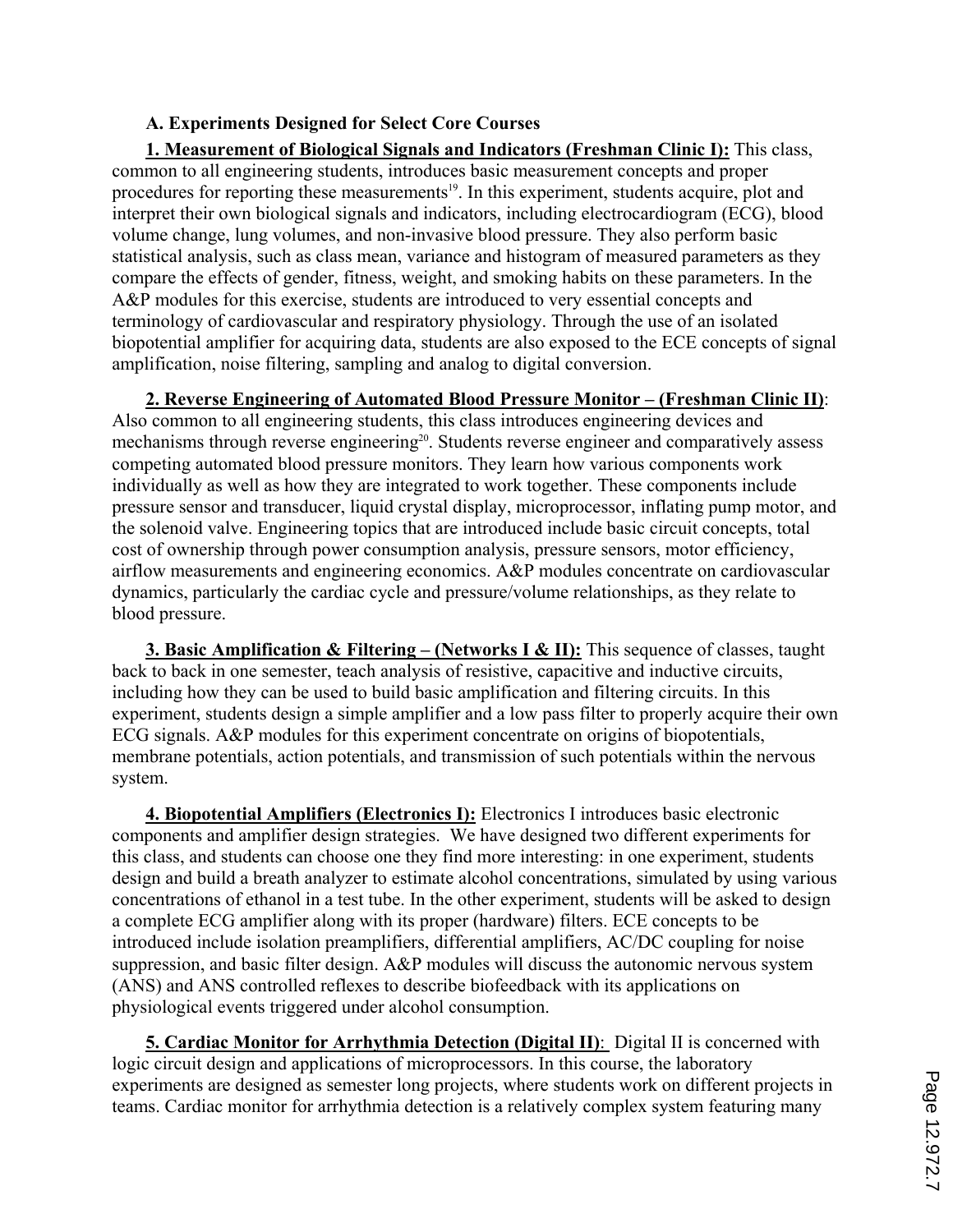modules, such as data acquisition and sampling, signal conditioning, cardiac tachometer design for determining the heart rate, algorithm design for detecting a select group of arrhythmias, software design for the microprocessor, etc. Therefore, this experiment lasts an entire semester, and it is used as an intermediate milestone in assessing students' interest in BME. A&P modules for this class discuss the conduction system of the heart followed by flow / pressure / volume relationships, as an essential background for understanding what cardiac arrhythmias signify and how they are characterized.

**6. Signal Denoising (Digital Signal Processing):** DSP introduces time and frequency domain analysis of digital signals and digital filter design criteria for signal processing. Students design appropriate lowpass, bandpass, highpass and notch filters for denoising ECG signals corrupted by EMG activity and line noise. They learn spectral characteristics of these biological signals, as well as designing appropriate digital filters. They are also introduced to algorithms for analyzing random signals and spectral estimation of such signals. A&P modules discuss additional topics in muscular physiology, including the theory of muscle contraction, muscle membrane depolarization and repolarization, muscle group actions and the basics of movement.

**7. Biotelemetry (Communication Systems):** This class teaches modulation techniques and communication systems. Biological signals are often transmitted using digital and wireless communication techniques. Students work in teams to build a biotelemetry system for transmitting noisy ECG/EMG/EEG signals. The system includes the modules of data acquisition, sampling, baseband digital modulation, bandpass modulation for transmission, detection and demodulation of the signal. A&P modules review neuronal conduction, the similarities and differences among EEG, ECG and EMG, and the integumentary system as a vehicle for conduction of electrical signals.

**8. Physiological Modeling of Lung Mechanics (Control Systems):** This class teaches basic system theory, modeling and strategies for closed loop control systems. In this experiment, students develop a simple model of lung mechanics from empirical measurements of volume flow rate, air pressure and concentrations of various gases at the airway opening (using a cardiopulmonary function analyzer). Students then investigate the biodynamic control of respiration. They explore the effects of dead space (simulated by breathing through a tube) on tidal volume and frequency of breathing empirically, and effects of exercise on the respiratory system. A&P modules discuss the mechanics of breathing, regulation of respiration, and further examine the concepts of negative pressure in relation to respiration, pressure gradients and gas exchange in the lungs.

#### **B. Technical Elective: Principles of Biomedical Systems and Devices**

A new technical elective, taught during the senior year, has been developed for students who find the BME topics interesting and stimulating, and therefore wish to consider a career or graduate work in BME. All students will already have obtained some prior BME background and motivation by their senior year, and therefore this class will not be just an isolated technical elective. The course first reviews previously introduced topics, with relevant A&P background, with particular emphasis on origin of biopotentials, the Hodgkin-Huxley model, electrodes and transducers for measuring biopotentials, cardiovascular and neuromuscular systems along with their associated measurements. Other measurement techniques, such as spirometry and respiratory plethysmography, blood flow and blood volume measurements are then discussed,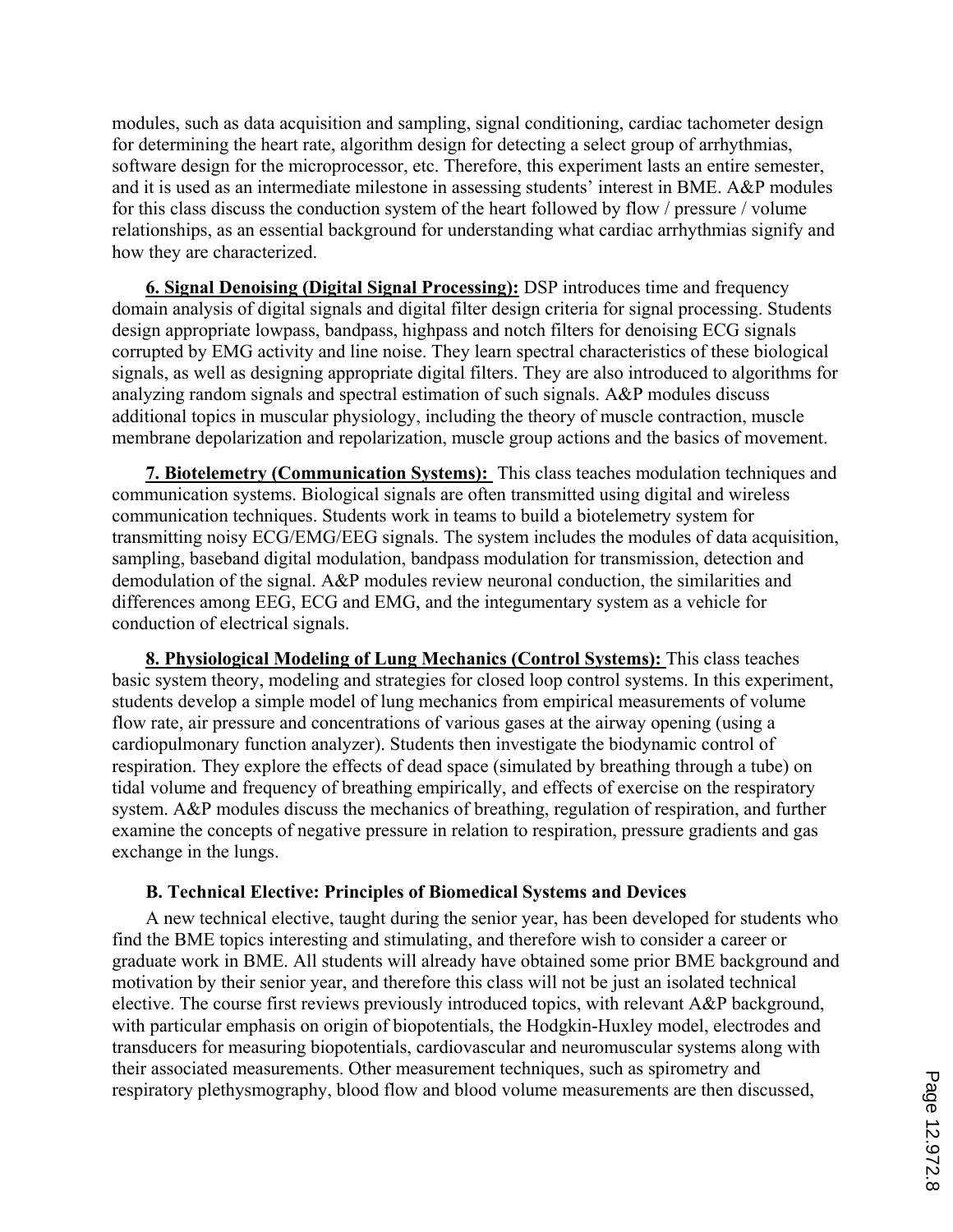followed by a survey of more contemporary topics of clinical instruments for laboratory analysis and medical imaging systems, concluding with a broad discussion of safety issues in design of biomedical equipment.

A design oriented mid-semester project and a final project serves as the laboratory components for this course. For the mid semester project, students work in groups on designing modules of a complete system, requiring them to combine their knowledge on various ECE, BME and A&P topics discussed throughout the four years of BME exposure. Students are given design specifications that are relaxed enough to ensure that the project can be completed within a semester, yet realistic enough to demonstrate the intended concepts. For the final project they are asked to design an experiment that can be used to demonstrate some aspect of BME in future ECE classes. We hope that students will give us new ideas so that the experiments used in other ECE classes can be dynamically modified from year to year and students may be exposed to more contemporary areas of BME.

## **5. Results**

Previously, we have reported the results of our initial implementation on two experiments and the elective course. Since then we have completed additional experiments and offered the elective course for a second time for a total of six BME related experiences. In this section, we first describe our survey based quantitative assessment tool, followed by the results – including statistical analysis of these results – obtained using these tools.

Our primary goal with the assessment was to determine whether these BME experiences did in fact raise the students' awareness, and increased their interest and knowledge in BME. For all classes we used carefully designed surveys as our primary tool of quantitative assessment – however, due to differences in the nature of the courses, the same survey could not be used in all classes. For most classes, we have divided the class into two groups, where one of the groups served as the *target group*, and the other served as the *control group*. Only the target group participated in the BME related activities of that class. In other words, the students in the control group did not take the A&P module, and did not complete the above described experiment for that class. Instead, students in these groups completed the regularly scheduled experiment for that class, which were still related to the same ECE concepts, but on non-BME related applications. The same survey, described below in more detail, was given to both groups, which was designed to obtain a measure of post-class overall BME interest factor. We then compared the two groups to determine whether the overall BME interest factor was higher for the students who participated in the BME experiments than those who did not. As we also discuss below, the survey was designed to hide the parameter it was trying to measure, so that student bias could be minimized as much as possible.

The anonymous survey used for those classes with a target and control group was designed as follows. The students were first asked to indicate the experiments they worked on. Since the surveys were anonymous, this allowed us to determine whether each survey participant was in the control or the target group. The survey then asked, whether – on a scale of 1 to  $5$  – they felt they have made the right decision by choosing engineering in general and Electrical and Computer Engineering in particular, and whether they feel they have learned a substantial body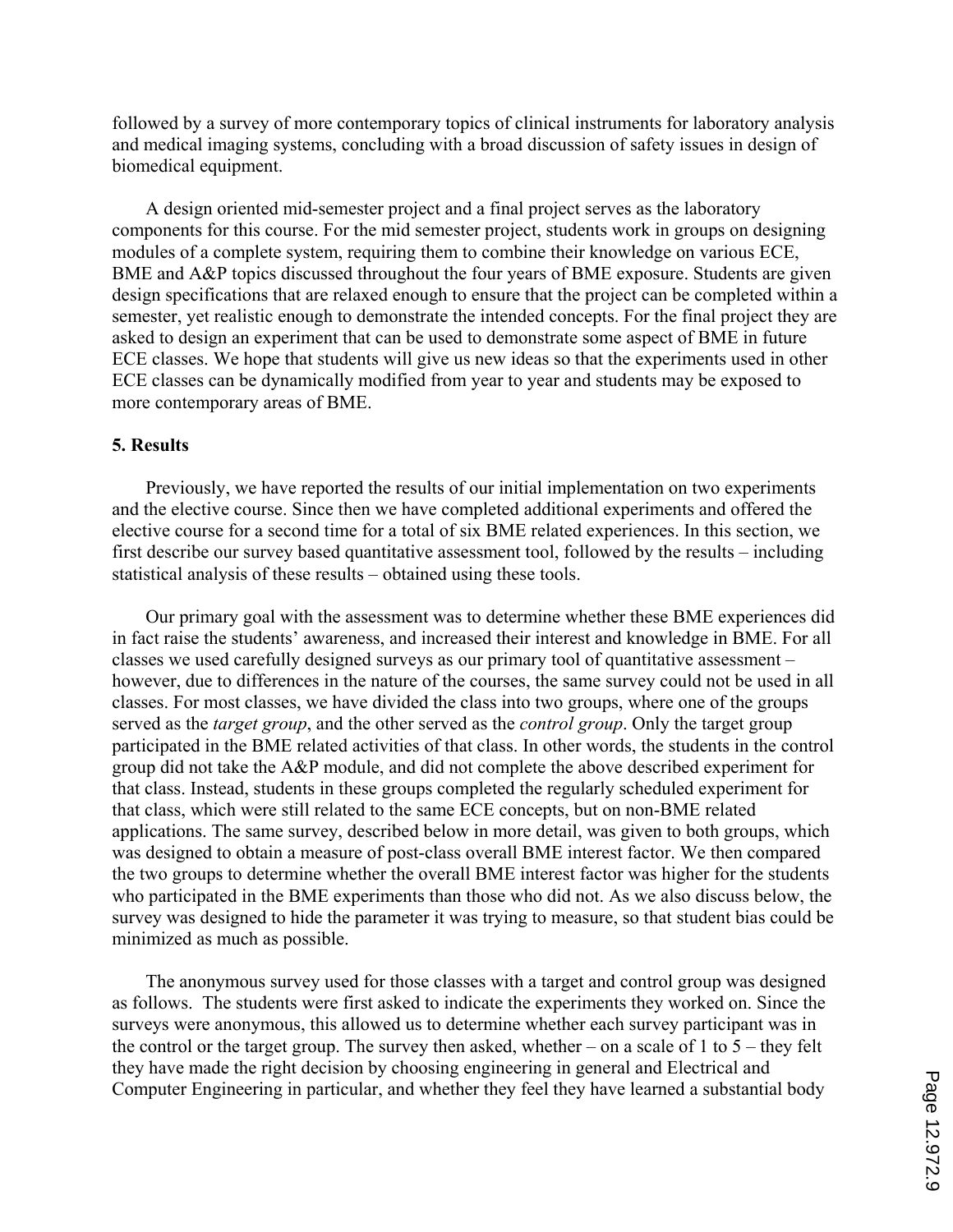of knowledge thus far in their classes. These questions allowed us to determine whether their answers would be biased due to some strong displeasure towards engineering or ECE. The survey then asked them to rate – on a scale of  $0$ , 1 or 2, which of the 9 general engineering and 10 ECE related areas they find most interesting based on what they have seen thus far in their college education. One of the 9 general engineering fields, and one of the 10 ECE related areas was biotechnology / biomedical engineering. The survey also asked them to rank their interest in each of the 20 ECE related electives, and whether they would take them if offered. Three of the 20 courses were BME related (principles of biomedical systems and devices, medical electronics and medical imaging). The remaining list included courses representing several other emerging areas that are related to ECE as well as more traditional ECE areas. Finally, in two separate questions the survey listed again those 10 areas related to ECE mentioned in the earlier questions, and asked students to indicate whether they would be interested in pursuing each of those areas for an immediate career, or for a graduate degree. The students were asked to rank each area on a scale of  $0 - 1 - 2$ . In all questions using the  $0 - 1 - 2$  scale, an answer of "0" indicated no interest, "1" indicated some interest and "2" indicated very strong interest.

As an example, Tables I and II list the results for each group for the Control Systems class. For each group, we then calculated an overall BME interest factor for each student, as the normalized sum of all points given in Column 3 (interested in BME?) through 9 (Career in BME?). The maximum normalized score of 1 is obtained if the student expresses strong interest in all BME related activities (strong interest in all BME classes, BME related graduate program, career, etc.). The normalized BME interest factors of the two groups were then compared to each other – not just by looking at the average values, but also through appropriate statistical tests to determine whether there was any statistically significant difference between the two groups. Since our goal was to compare the target and control groups, we have only analyzed the BME interest factor, and did not compute such a parameter for any of the other areas. After all, the two groups differed only in that one experiment in which they participated.

We would like to note that, in constructing this survey, we had three major objectives: (1) determine the true BME interest the experiments may have produced in students, (2) test this interest in more then one way by asking similar questions multiple times – but in slightly different forms, and most importantly (3) hide the true intent of the survey from the students, which we hoped to achieve by hiding BME related items in a large number of other choices. For example, in asking which of the 10 ECE related areas students considered for future career, we were really interested whether they would include BME in their list, and if so how strongly? None of the questions blatantly asked whether the experiments had any impact in their BME interest. The questions were completely neutral to all areas of engineering / ECE.

One may argue that because the questions are related, they all test more or less the same thing. This was intentional: naturally, we did not expect students who had no interest in any of the BME courses to have a strong interest in a BME related graduate program / career, or vice versa. The goal, as mentioned above, was to test the true interest level of the student, and separate those who had mixed feelings and/or a specific interest in a very narrowly focused area of BME (such students, for example, would reveal themselves by a strong interest in one specific course, but no interest in the field in general).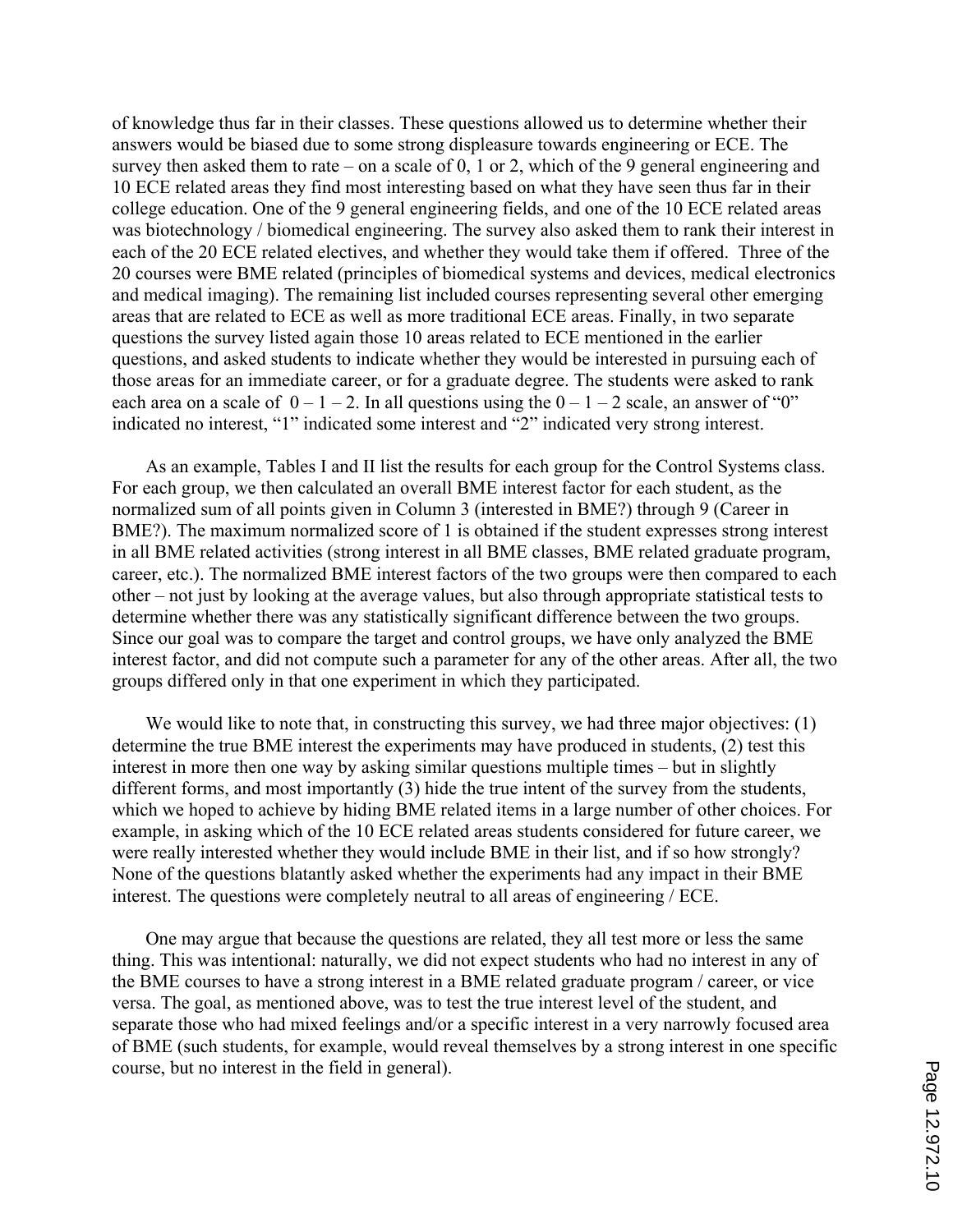| <b>Satisfied with</b> |            | <b>Is BME interest</b><br>included? |                      |              | <b>Interest in BME</b><br><b>Related Courses</b> |                    | Graduate                | Career       | <b>Normalized</b><br><b>BME</b> Interest |
|-----------------------|------------|-------------------------------------|----------------------|--------------|--------------------------------------------------|--------------------|-------------------------|--------------|------------------------------------------|
| <b>ENG</b>            | <b>ECE</b> | Within<br>Engineering               | Within<br><b>ECE</b> | <b>PBSD</b>  | Medical<br><b>Electronics</b>                    | Medical<br>Imaging | Study in<br><b>BME?</b> | in BME?      | Factor                                   |
| 3                     | 4          |                                     | 0                    |              |                                                  |                    |                         | 1            | 0.43                                     |
| 4                     | 4          | 0                                   | $\bf{0}$             | $\bf{0}$     | $\mathbf{0}$                                     | 0                  | $\mathbf{0}$            | $\mathbf{0}$ | 0.00                                     |
| 5                     | 5          |                                     | 1                    | 1            |                                                  |                    |                         | 1            | 0.50                                     |
| 5                     | 5          | 0                                   | $\bf{0}$             | $\bf{0}$     | $\bf{0}$                                         | $\mathbf{0}$       | $\mathbf{0}$            | $\mathbf{1}$ | 0.07                                     |
| 5                     | 5          | 0                                   | $\bf{0}$             | $\bf{0}$     |                                                  | 0                  | $\mathbf{0}$            | $\mathbf{0}$ | 0.07                                     |
| 4                     | 4          | 0                                   | $\mathbf{0}$         | $\mathbf{0}$ | $\mathbf{0}$                                     | 0                  | $\mathbf{0}$            | 0            | 0.00                                     |
| 4                     | 3          |                                     | 1                    |              |                                                  |                    |                         | 1            | 0.50                                     |
| 5                     | 4          |                                     | 1                    |              | $\mathbf{2}$                                     | $\mathbf{2}$       |                         |              | 0.64                                     |
| 4                     | 4          |                                     | $\overline{2}$       |              | $\overline{2}$                                   |                    |                         | $\mathbf{2}$ | 0.71                                     |
| 4                     | 5          | $\overline{2}$                      | $\mathbf{2}$         | $\mathbf{2}$ | $\mathbf{2}$                                     |                    | $\mathbf{2}$            | $\mathbf{2}$ | 0.93                                     |
|                       |            |                                     |                      |              |                                                  |                    |                         | Mean         | 0.39                                     |
|                       |            |                                     |                      |              |                                                  |                    |                         | St. Dev.     | 0.33                                     |
|                       |            |                                     |                      |              |                                                  |                    |                         |              |                                          |

Table 1. Control systems individual survey results – target group

| <b>Satisfied</b><br>with |                         | <b>Is BME interest</b><br>included? |                      |             | <b>Interest in BME</b><br><b>Related Courses</b> |                    | Graduate<br><b>Study in</b> | Career       | <b>Normalized</b><br><b>BME</b> Interest |
|--------------------------|-------------------------|-------------------------------------|----------------------|-------------|--------------------------------------------------|--------------------|-----------------------------|--------------|------------------------------------------|
| <b>ENG</b>               | <b>ECE</b>              | Within<br>Engineering               | Within<br><b>ECE</b> | <b>PBSD</b> | Medical<br><b>Electronics</b>                    | Medical<br>Imaging | <b>BME?</b>                 | in BME?      | Factor                                   |
| 4                        | 4                       | 0                                   | $\bf{0}$             | $\bf{0}$    | 0                                                | $\mathbf{0}$       | $\mathbf{0}$                | $\mathbf{0}$ | 0.00                                     |
| 5                        | 5                       | $\mathbf{2}$                        |                      |             |                                                  |                    |                             |              | 0.57                                     |
| 4                        | $\overline{\mathbf{4}}$ | 0                                   | $\bf{0}$             | $\bf{0}$    | $\mathbf{0}$                                     | $\mathbf{0}$       | $\mathbf{0}$                | 0            | 0.00                                     |
| 5                        | 5                       | 0                                   |                      | 2           |                                                  | $\mathbf{0}$       | 0                           |              | 0.36                                     |
| 5                        | 5                       | 0                                   | $\bf{0}$             | $\bf{0}$    |                                                  | $\mathbf{0}$       | $\mathbf{0}$                | 0            | 0.07                                     |
| 5                        | 5                       |                                     |                      |             |                                                  |                    |                             |              | 0.50                                     |
| $\overline{\mathbf{4}}$  | $\overline{\mathbf{4}}$ |                                     |                      | $\bf{0}$    | $\mathbf{0}$                                     | $\mathbf{0}$       | $\mathbf{0}$                | 0            | 0.14                                     |
| 3                        | $\overline{\mathbf{4}}$ | $\mathbf{0}$                        | 0                    | $\bf{0}$    | $\mathbf{0}$                                     | $\mathbf{0}$       | $\mathbf{0}$                | $\mathbf{0}$ | 0.00                                     |
| 5                        | 5                       |                                     |                      | $\bf{0}$    |                                                  | $\mathbf{2}$       |                             | $\mathbf{0}$ | 0.43                                     |
|                          |                         |                                     |                      |             |                                                  |                    |                             | Mean         | 0.23                                     |
|                          |                         |                                     |                      |             |                                                  |                    |                             | St. Dev.     | 0.23                                     |

Table 2. Control systems individual survey results – control group

In the Control Systems I class, the students were randomly split into two approximately equal size groups, target ( $n_T = 10$ ) and control ( $n_C = 9$ ), where the target group conducted the BME experiment, whereas the control group conducted a similar experiment but with other (non-BME related) application. The mean normalized BME interest factors in Tables 1 and 2 indicate that the students in the target group who participated in a BME related experiment were more interested in BME, compared to those who did not. We would have liked to declare a major success by looking at these tables, and pointing out that the overall BME interest factor in the target group ( $\mu$ <sup>T</sup> = 0.39) is about 70% higher than that of the control group ( $\mu$ <sup>C</sup> = 0.23). However, we refrain from doing so – at least for the time being – for the main reason that the standard deviations are rather high (perhaps due to low student count). A one-tailed t-test with unequal variances indicates that the target group has a higher BME interest factor with a p-value of 0.12. This means that the difference is statistically significant with an 88% confidence. In other words, there is only a 12% probability that the difference between the groups is merely due chance: had we made a different random sampling of students while putting them in target vs. control groups, there is a 12% probability that we would not have seen the same outcome. This result gives us 88% confidence that the difference we see between the two groups is not due to chance, but in fact due to the actual control factor, that is, due to one group of students being exposed to BME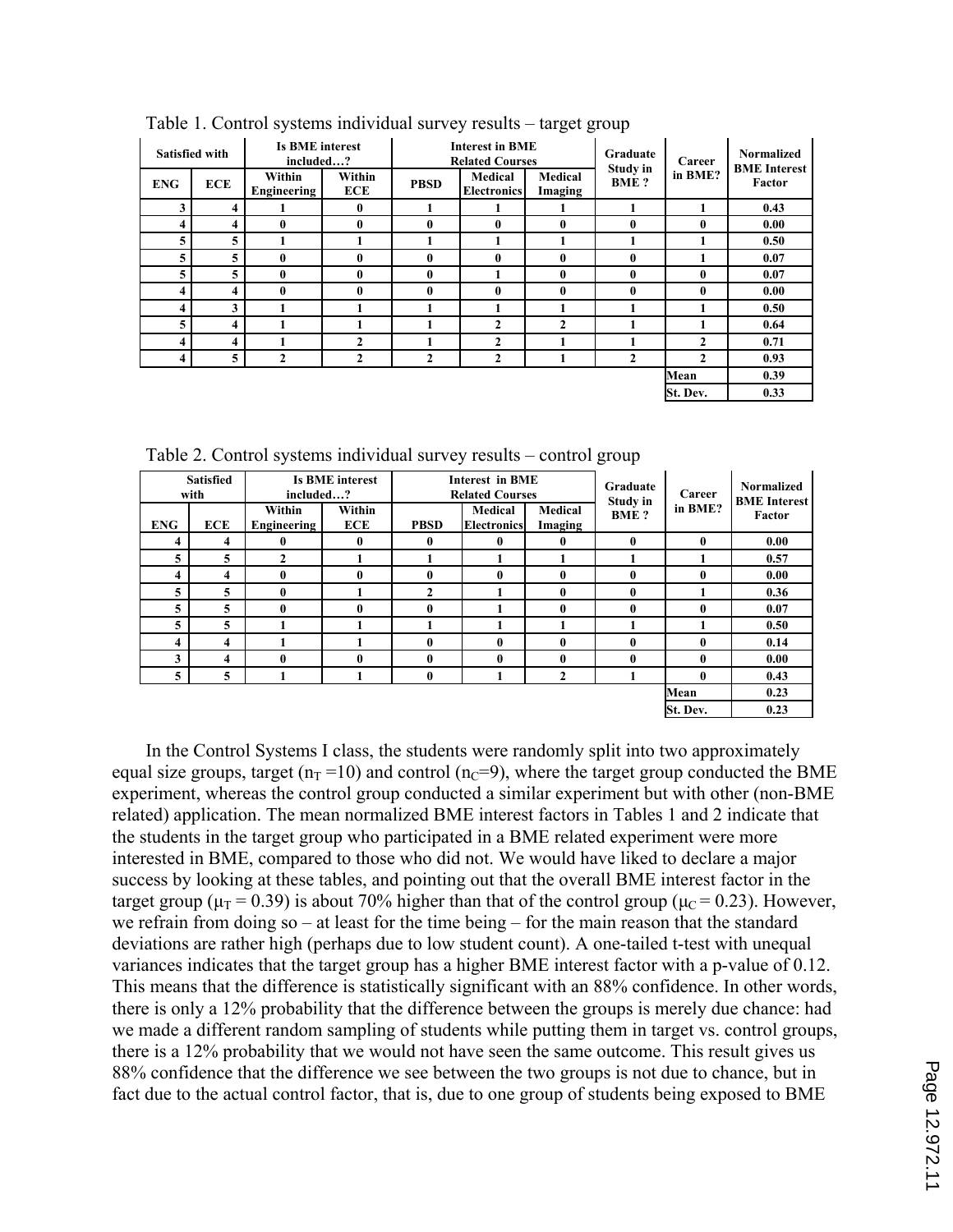related areas. While the 88% confidence may seem reasonably good, the standard confidence commonly accepted by statistical communities is 90%, or even better if it is 95%.

A similar result was obtained in the Digital II course, where the average normalized BME interest factor for the target group ( $n_T=6$ ) was  $\mu_T=0.46$  with a standard deviation of  $\sigma_T=0.41$ , whereas that of the control group (n<sub>C</sub>=11) was  $\mu$ <sub>C</sub>=0.22 with  $\sigma$ <sub>C</sub>=0.34. In this case, the BME interest factor of the target group is more than twice that of the control group, however the standard deviations are also high. The two-sample t-test with unequal variances revealed that the target group's factor was statistically higher than that of the control group with a p-value of 0.127, that is, a confidence of 87.3%

In the Networks I/II class, the average normalized BME interest factor for the target group  $(n_T=11)$  was  $\mu_T=0.54$  with a standard deviation of  $\sigma_T=0.32$ , whereas that of the control group  $(n<sub>C</sub>=8)$  was  $\mu<sub>C</sub>=0.22$  with  $\sigma<sub>C</sub>=0.18$ . According to these numbers, the students in the target group had a BME interest factor that was almost two and half times (i.e., 250%) that of the control group. A t-test then shows that this difference is statistically very significant with a p-value of 0.0067, that is, a confidence level of 99.3%. These results indicate that a single BME related experiment had a very significant impact on student's awareness and interest in BME.

In the DSP class, the average normalized BME interest factors for the target group  $(n_T=14)$ was  $\mu_T=0.48$  with a standard deviation of  $\sigma_T=0.29$ , whereas that of the control group (n<sub>C</sub>=13) was  $\mu$ <sup>-0.26</sup> with  $\sigma$ <sup>-0.27</sup>. A t-test indicated that this difference is also statistically very significant with a p-value of 0.01, that is, a confidence level of 99%.

Perhaps one of the most interesting results came from the Freshman Clinic I class. This is because we had access to a much larger student body to conduct the experiments as well as the surveys. There were 7 sections of this class, taught by different professors, where different sections participated in different experiments. The seven sections included 134 students from all four engineering programs at Rowan (Electrical and Computer, Mechanical, Chemical, Civil and Environmental). Each section rotated through four programs (three weeks, three experiments in each program), where they were exposed to experiments related to that department's field of interest. Three of the seven sections ( $n_T = 47$  students) have worked on the BME experiment described above (acquiring and measuring biological signals) as one of their three ECE experiments. These students were provided with an A&P module, were given brief information about biomedical engineering in general, how the experiment related to biomedical engineering, and what they could expect to do if they later decide to pursue a BME related career. The remaining ( $n<sub>C</sub> = 87$ ) students have also participated in a BME related experiment (not the one described in this paper, but rather an experiment on drug delivery and ECG measurement), however, these students were not provided with an A&P module or any information on biomedical engineering.

The results were very illuminating: the normalized average BME interest factor among target group students who participated in the BME experiment described above (who were also taught an A&P module and briefed about BME), was  $\mu_T = 0.33$  with a variance of  $\sigma_T = 0.139$ . Among the control group, who also participated in a BME experiment –albeit a different one – and without an A&P module, the average normalized BME interest factor was  $\mu_C = 0.184$  with a variance of  $\sigma_c$  =0.05. The two-sample t-test with unequal variances indicated that the target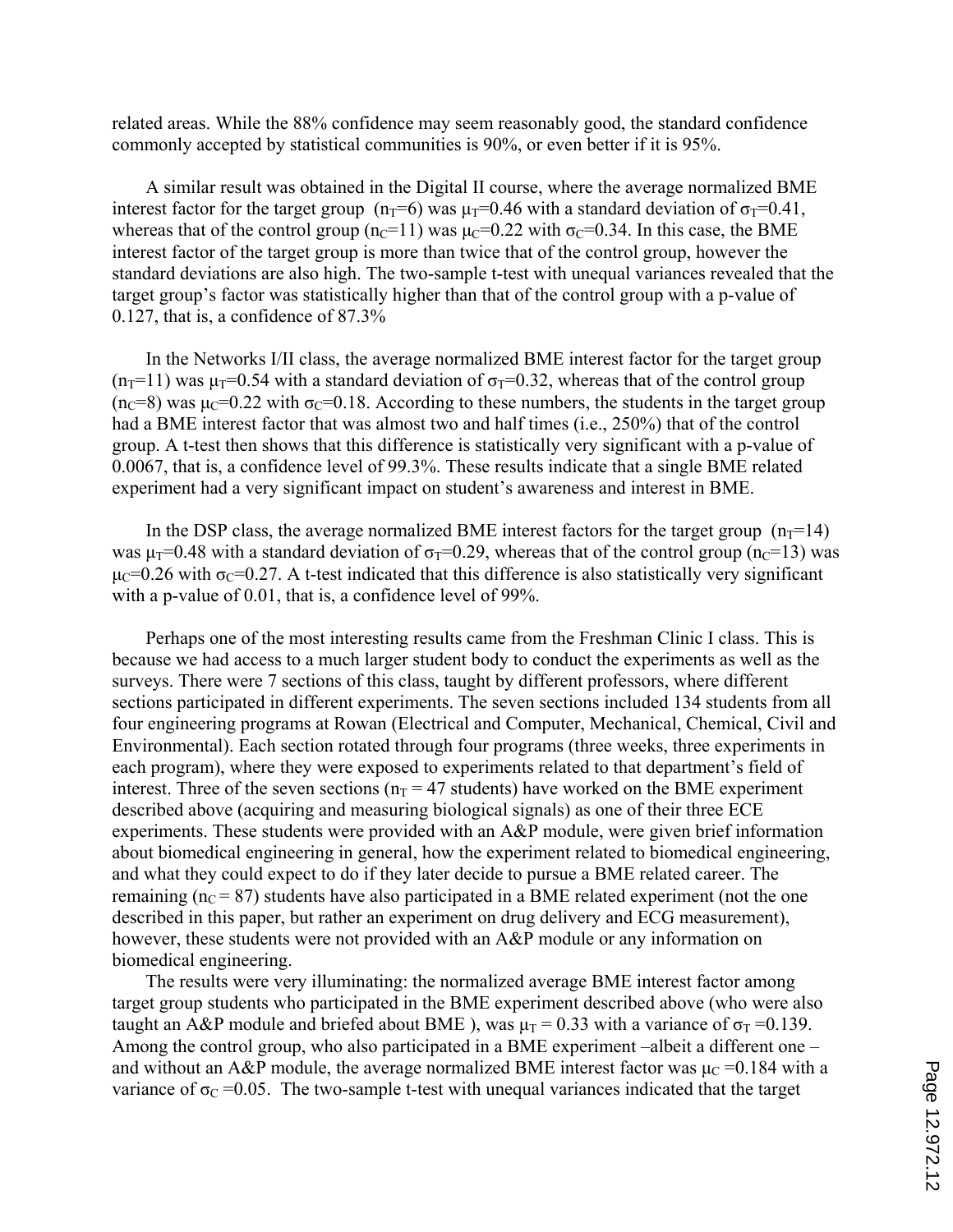group's BME interest factor is significantly higher than that of the control group with a p-value of 0.007 (about 99.3% confidence). This outcome is significant, because it indicates that merely exposing students to a BME related experiment does not increase their awareness or interest towards biomedical engineering, when the experiment is divorced from the underlying physiological concepts and how the experiment relates to the real-world field of biomedical engineering.

The structure of certain classes did not allow us to use such a controlled-group-based survey, however. Specifically, classes where all students participated in a BME activity due to the nature of the course, such as the elective course on Principles of Biomedical Systems and Devices (PBS&D), did not have a control group. We have therefore used a pre-class and a post-class survey to determine the impact of class in their understanding and appreciation and future interest in the BME field.

The pre-class survey asked students to indicate their interest and plans in various BME related activities, such as their interest in following popular and academic media on BME topics, their interest in taking other BME related courses, and their interest in future BME careers and/or graduate school. Their answers were normalized and averaged to obtain a pre-class BME interest factor. Similar questions were also asked in the post class survey, along with additional questions on whether they felt the class raised their interest, awareness, knowledge and skills in BME. All answers were normalized with respect to the number of questions, so that the additional questions in the post-class survey would not add any bias to the results. Since this class was specifically on BME, there was no reason to hide the BME content of the survey, as in the previous cases. The normalized and averaged scores were then obtained as the post-class BME interest score. The pre and post-class BME interest factors were then compared to each other, again, using appropriate statistical tests to determine whether there was a statistically significant difference between the before and after class interest factor in BME.

The pre-class BME interest factor of the entire class was  $\mu_{PRE} = 0.6$  with a variance of  $\sigma_{PRE}$  = 0.032, whereas the post-class BME interest factor was  $\mu_{POST}$  = 0.87 with a variance of  $\sigma_{POST} = 0.049$ . A two-sample t-test with unequal variances indicated that the BME interest factor after the class was significantly higher, with a p-value of 0.00009 (99.991% confidence level).

Finally, we would like to share one additional outcome – one that we cannot measure statistically – but perhaps professionally the most satisfying indicator of the impact of our efforts. Since the start of this project, we had five students who have actually pursued a BME related graduate study and/or career upon graduation, even though they only had a two-three year exposure to BME within this project. Five students may not seem very many; however, we believe it is significant, since no other Rowan Engineering student has ever followed a similar path since the start of the engineering program in 1995.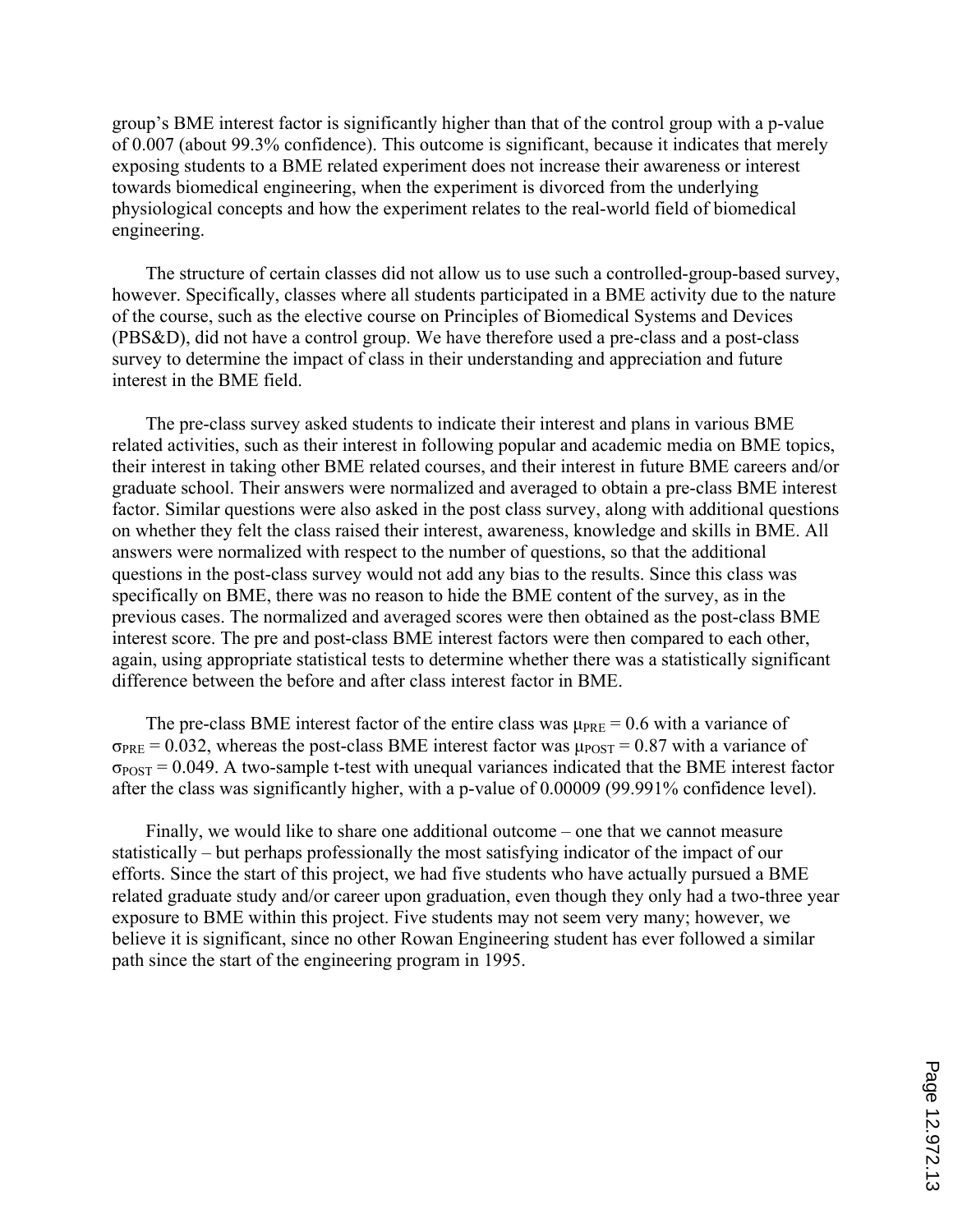#### **5. Conclusions & Discussions**

We described a model specifically designed to integrate novel content into the existing curriculum. This model involves developing new laboratory exercises tailored to provide content specific knowledge that relates to the focus areas of existing courses. In our implementation we use biomedical engineering (BME) as the novel content and electrical and computer engineering (ECE) as the core curriculum.

The quantitative survey results indicate that students who participated in the BME related activities had much increased awareness and interest, and therefore more likely to pursue a career / graduate study opportunity in this area. In all classes where we implemented this approach, the BME interest factor of those students participating in the BME experiments were always higher, and often with statistically very significant and wide margins.

The approach has several advantages: (1) first and foremost, it is versatile: any number of topics, not only BME related, can be integrated that the faculty deems important; (2) a broad spectrum of topics can be addressed as they are distributed throughout the 4-year curriculum, (3) all students are exposed to novel content, not just a select few who take elective courses (admittedly, however, during our proof-of-concept studies not all students participated in all activities, as some were in control groups who followed the standard laboratory experiments); (4) very little additional resources are required for implementation; (5) students receive a wellrounded education within their specific disciplines; (6) experiments are integrated into existing courses, keeping credit count unchanged; and (7) electives can then be devoted to covering depth in specific issues, and students will be able to make better informed decisions about choosing related electives.

In general, we conclude that initial outcomes indicate that the approach has strong potential of success in the long run. However, to ensure success, certain key issues must be addressed. Among the lessons we have learned, two are most noteworthy: first, it is important to have the support of the entire department, as each instructor must be willing to use some of their laboratory time for such an initiative. This is not always trivial, as some professors may not have the flexibility to accommodate a separate experiment in their courses due to the structure of their course. Second, while the specific nature of the experiments is less important, the connection of these experiments to the real world, and the underlying A&P concepts are crucial, and must be provided to the students.

While it is still too early to make sweeping generalizations on the success of the approach, we are in fact very pleased with the promising results; not only with the elevated levels of BME interest in students who participated in the BME experiments and the BME elective, but also in the significant jump in our seniors going to BME related graduate programs. Our longer-term plans include developing not only additional BME related experiments and technical electives, but also expand this idea to other areas of emerging topics, such as nanotechnology, sustainable design, green engineering, etc.

#### **Acknowledgements**

This material is based upon work supported by the National Science Foundation, under Grant No: DUE-0231350.